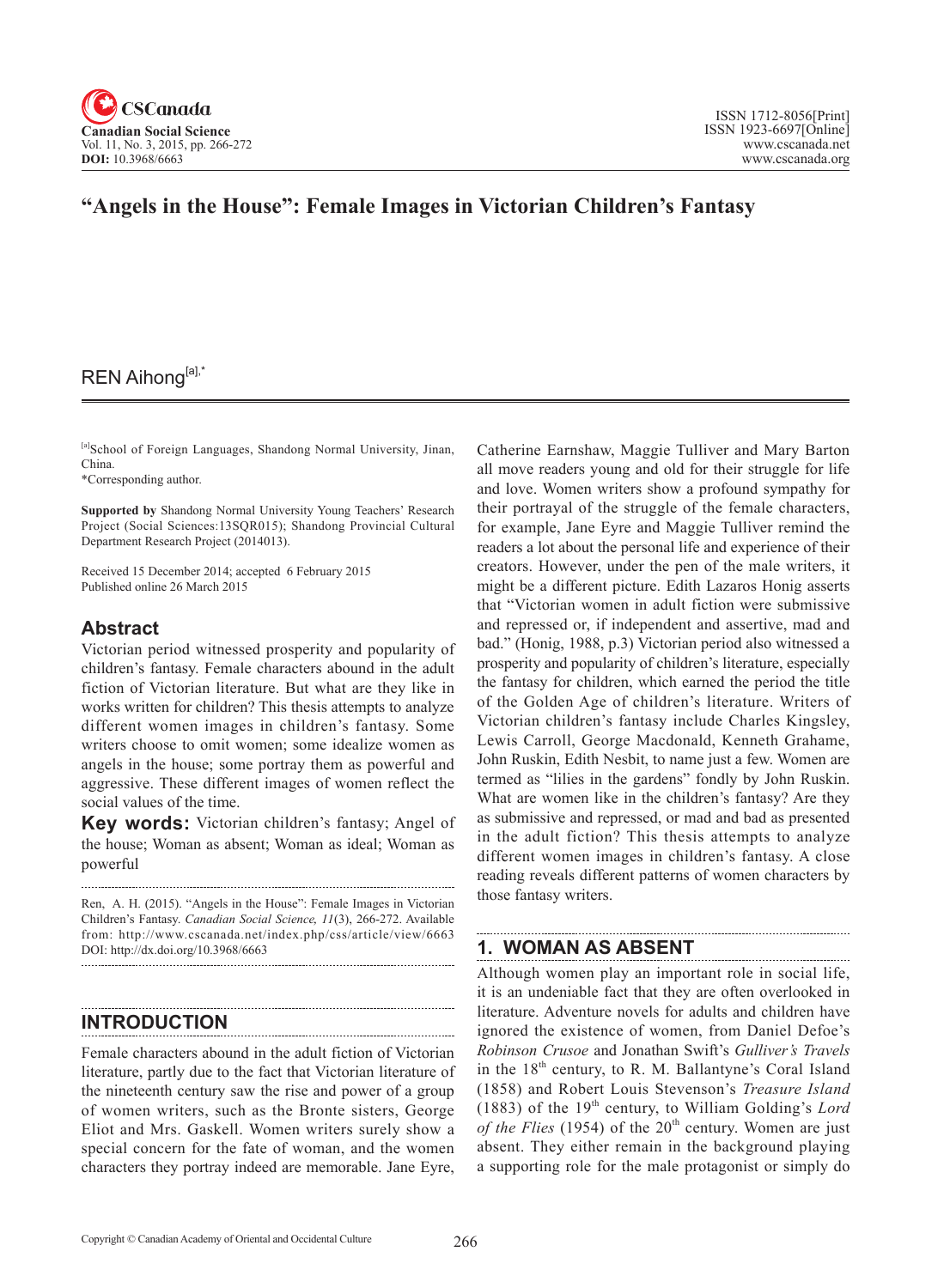not exist. In Victorian era when women were regarded as angels in the house, the exclusion of women in the male adventure world seems to have more excuse. Victorian England had a strict borderline between the two genders. A woman's place is at home. As an angel, she should be kept untainted by the public life, the world of affairs which belong to man. It is her duty to create a world of peace where man can take refuge from the harsh outside world and the children can be well taken care of.

The absence of women in adventure novels not only shows the low social status of women, but also reflects the social and cultural values of a patriarchal society: A woman belongs to the family, and she has nothing to do with the external world entirely dominated by male. Women are also hard to find a place in some Victorian children's fantasy novels. And if they exist, their image is broken and incomplete, and their role is very minor. Kenneth Grahame in *Wind in the Willows* (1908) only allows for three underprivileged, negligible female roles, while John Ruskin chooses to omit women completely from his fairy tale *The King of the Golden River* (1851). They give readers a feeling that the world is composed entirely of men.

*Wind in the Willows* centers on four animal characters—the Mole, the Badger, the Water Rat, the Toad and their idyllic and pastoral life around the Wild Wood. These animals get together to enjoy a variety of colorful activities like boating, chatting, sightseeing, etc.. However, their tranquil world is a purely male one where no females find a place. Humphrey Carpenter calls the beautiful world formed by the four bachelor animals "bachelor Acadia" (Carpenter, 1985, p.156). The reason why Kenneth Grahame chose to omit women has intrigued many critics. Honig claims that Grahame always had bad feelings toward women; therefore his vision of an idyllic society is one that excludes women (Honig, 1988, p.23). Geraldine D. Poss (1975) in her essay "An Epic in Arcadia: The Pastoral World of The Wind in the Willows" explains that Grahame omits "all aspects of the heroic life that might cause strife and pain and eventually death." (p.83) In Homer's epic, women are the root causes of strife and trouble among males: The beautiful Helen of Sparta brought about the Trojan War, a devastating disaster; Agamemnon and Achilles competed for female prisoners, which resulted in their discord. Grahame makes sure that his animal heroes will not be troubled by woman, because she simply does not exist. Their Arcadia will never be "destroyed by the passion or treachery of love." (Poss, 1975, p.85)

Still, it is not fair to say that Grahame completely excludes female figures from his novel. There are female figures, only that they do not figure much in the novel. Altogether three women appear in the latter part of the novel, all of whom are involved in the adventures of Toad: the jailer's daughter, a washerwoman, and a bargewoman. All the three share several things in common: Their status is inferior; they have no name, which is

indicative of their unknown state; they are all judged by the male protagonist—Toad. The Washerwoman is negligible for she just appears once as a prop in a play to let out her clothes to Toad without speaking any word. The jailer's daughter and the barge-woman seem to play contrary roles: One to facilitate Toad in his adventure, the other to serve as his obstacle. The Jailer's daughter is a happy, intelligent and good-hearted girl. She pities Toad's misery, provides him with delicious food, and repeatedly acts as an attentive listener to the arrogant Toad. Her typical feminine behaviors satisfy not only Toad's appetite but also his vanity, which prepares him to come out of the blank desperation of his situation and regain confidence in himself. She also arranges an escape plan for Toad, making him disguise as the official washerwoman to leave the prison. Proud Toad is reluctant to be so humiliated as a washerwoman, but he finally follows her proposal and pays some gold coins in exchange for the clothes of the washerwoman, who happens to her aunt. On the surface, the girl helps Toad out of goodwill, but it is undeniable that her actions are more based on a greed for Toad's gold. Ever since the jailer knows that Toad's pockets are well lined, he frequently reminds Toad to buy comforts and luxuries at a price. However, Toad ignores his proposal, which makes the jailer very displeased with his airs and meanness. The jailer's daughter, on the other hand, is more wily and clever: First, she brings fragrant bubbleand-squeak to awaken Toad's hope for a better life; then she brings a hot cup of tea and hot buttered toast to win Toad's trust. She has an intimate understanding of how to please arrogant Toad and act as his patient audience. She fetches Toad more tea and toast, making him talk about his hall, his life, his friends and their activities together, and pretending a strong interest in what he has to tell. As a result, when she says goodnight, Toad has been restored very much to "the same sanguine, selfsatisfied animal that he had been of old" (Grahame, 1993, p.112). After many interesting talks together, when the jailer's daughter thinks the right time has come, she puts forward her premeditated escape plan.Toad wins freedom with his gold coins. When he is ready to buy a ticket in the railway station, he suddenly realizes to his horror that he has left both coat and waistcoat behind him in his cell, and with them "his pocket-book, money, keys, watch, matches, pencil-case—all that makes life worth living" (Ibid., p.117). The jailer's daughter is too smart to neglect the importance of sufficient money to facilitate a smooth escape for Toad, but the fact that she allows for Toad's wallet and valuables to be left in the cell can not fail to make the readers wonder whether she has done it deliberately or not. Her motives for helping Toad then become highly questionable.

After his successful flight from the police, Toad who dresses himself as a washerwoman comes across a big stout woman in a barge. After a simple conversation, the barge-woman agrees to give Toad a lift. Toad is only too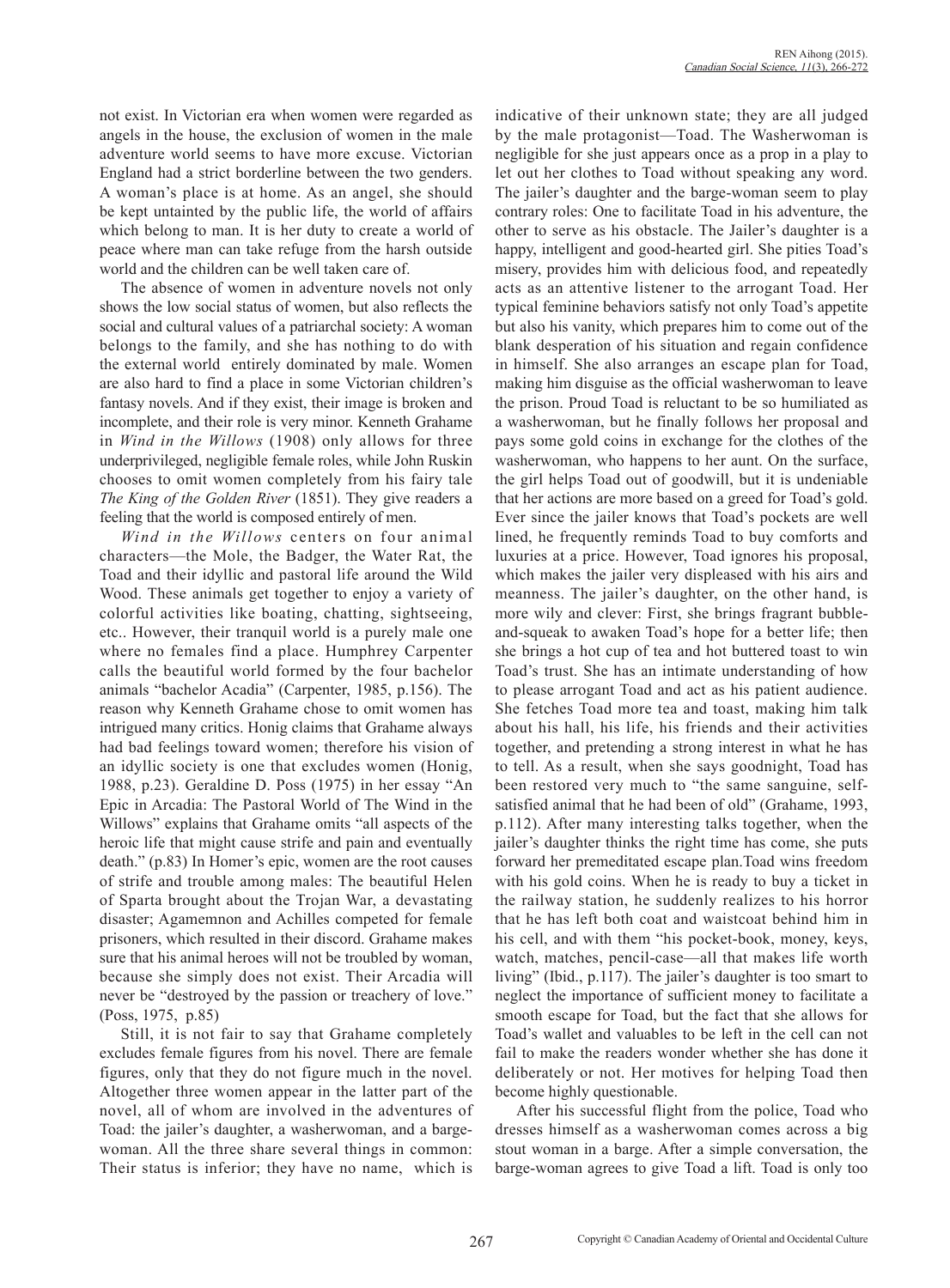happy for his good luck to suspect any foul play. He never imagines that he has fallen into a trap: The barge-woman will force him to wash a heap of dirty clothes. Fairly cornered and finding no way to escape, Toad sullenly resigns himself to the fate until his back aches badly and his paws begin to get crinkly. His complaining and muttering bring about a burst of unrestrained laughters of the barge-woman who has been secretly observing him. Unable to further hold his pent-up anger, Toad loses control and reveals his true identity, exclaiming: "I would have you to know that I am a Toad, a very wellknown, respected, distinguished Toad! I may be under a bit of a cloud at present, but I will NOT be laughed at by a barge woman!" (Grahame, 1993, p.148) Calling him a "horrid, nasty, crawly Toad" (p.148), the woman catches his leg and throws him into the river with violence. Toad finds her still laughing when he rises to the surface. Later on, when Toad tells his adventures to his friend the Rat, the Rat reproaches him: "…don't you see what an awful ass you've been making of yourself? On your own admission you have been handcuffed, imprisoned, starved, chased, terrified out of your life, insulted, jeered at, and ignominiously flung into the water—by a woman, too!" (Grahame, 1993, p.162) Toad feels himself unlucky enough to be thrown into the river by a bad fat woman; but in the Rat's long list of the misfortunes Toad has encountered, it is quite apparent that the last is the worst being thrown into the river by a woman is the greatest humiliation. The fact that Rat puts this at the very end of the long list highlights the seriousness of the matter. If it is acceptable to be bullied by another man, then Toad being deceived, ridiculed and insulted by a woman—who has always been termed as weaker and inferior as the second sex—is most undignified and shameful.

Toad is made to suffer at the hands of both the scheming jailer's daughter and the black-hearted bargewoman. Though arrogant and bold Toad himself is to blame for his frustrations, he is still a good guy in the eyes of the other animals. If his faults lie with his restlessness, he is still approved of by the narrator, who compares the adventurous Toad to Ulysses, naming the title of the last chapter "The Return of Ulysses". Toad's longing for adventure away from home is shared by all humanity, which is also the dream of every child. In this sense, his failings are also what make him a lovable hero. Toad serves very much as a positive character. On the contrary, the portrayal of the jailer's daughter and the barge-woman reflects Grahame's negative attitude towards woman. The jailer's daughter appears to be caring and kind, but indeed she has an eye for Toad's money. The barge-woman also takes advantage of Toad and lures him to the board on her barge, but when she finds him useless, she just throws him into the river. These two women characters remind the readers of Grahame's wife Elspeth Thomason.

Two years younger than Grahame, Elspeth Thomason was "a kind of ferociously flirtatious bluestocking" (Carpenter, 1985, p.151). The precocious girl had the habit of pursuing successful writers such as Tennyson even as a young child. When Grahame was acquainted with her, he had already published *The Golden Age* (1895) and won some fame as a writer for children, which made him a fascinating prey for Elspeth. The biographical accounts about Grahame give the readers a feeling that she was a rather cunning woman and Grahame was hooked and tricked into marrying her in 1899. She took advantage of his illness to visit him without chaperons and made it impossible for Grahame to withdraw from marriage. It seemed that Grahame himself was not happy at the prospect of this marriage. On hearing news of their impending wedding, Grahame's sister Helen, who detested Elspeth, was rather astonished and she asked Grahame whether the marriage was going ahead. Grahame answered in a tone of the deepest gloom: "I suppose so; I suppose so" (Carpenter, 1985, p.152). Their marriage was a disaster from the beginning. Passions fade away and Kenneth began to avoid physical contact with Elspeth after she conceived a child, who poured out her resentment at his indifference and coldness and turned all her hopes and affections later on to their only child Alastair. Grahame, on the other hand, spent as much time as possible to be away from his family and with his male friends who could understand him, console him and share his tastes. Grahame did not create many women in his novels, but apparently he was not enthusiastic about them. His prejudice against and disgust for women can in some sense be attributed to his disastrous marriage and overbearing wife.

In *Wind in the Willows*, the four animal friends live in a male utopia, where they enjoy happy bachelor time together without worries about marriage or children, free from family responsibilities. Their life is rather colorful, with activities like boating, walking, picnicking, etc.. Their community is a close-knit one, with people helping each other and caring for each other. When Rat meets Mole for the first time, he invites him to boat together, sharing his food, teaching him a lot, and inviting him to his house to talk, all of which move Rat to happy tears. They deeply respect the fatherly figure the Badger, and sincerely help the hot-headed and conceited Toad. They can both manly and bravely fight away the weasels that capture Toad's Hall, and proficient in womanly work like cleaning the room and preparing delicious food. Indeed, this male utopia, or "bachelor Arcadia" is a self-sufficient community, and therefore there is no reason for women to exist.

Victorian England witnessed the emergence of a large number of talented women writers, including the Bronte sisters, Mrs. Gaskell, George Eliot, Charlotte Young, etc.. This unprecedented phenomenon of female genius shocked the whole world. They created a lot of memorable female characters, and show great concern for the plight and fate of women, their pursuit of freedom and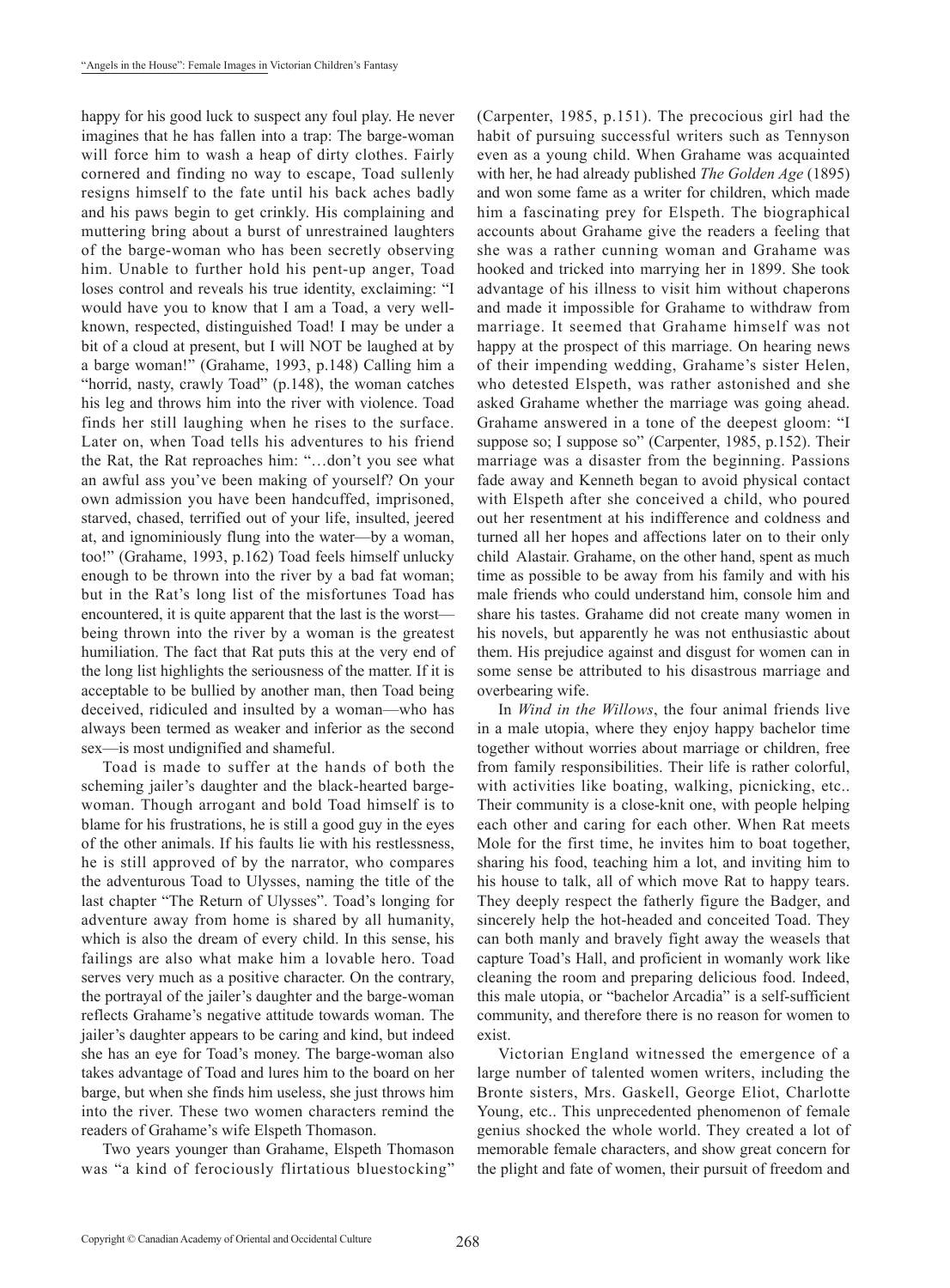independence. Against this backdrop of woman power in literature, the absence of women images in *The Wind in the Willows* is particularly interesting. However, this work is far from being unique in this aspect. The famous art critic John Ruskin goes even further as to totally exclude women in his only fascinating fairy tale *The King of the Golden River*. If there are still two or three minor female characters flashing once in a while in *The Wind in the Willows*, there is no mention of women at all in *The King of the Golden River*, as if they simply do not exist in reality. Honig (1988) claims Ruskin's fairy tale is "the only outstanding fantasy of the nineteenth century to lack a female character" (p.24) and attributes it to Ruskin's sexual confusion. Ravenna Helson (1974) attributes the lack of female characters to Ruskin's "dominant, overpossessive mother and to his youthful need for relationship to the masculine archetype of the king" (p.70). Ruskin composed this fairy tale in 1841 at the request of a 12-year-old little girl named Euphemia Chalmers Gray, who later became his wife. However, their marriage was annulled six years later, for Ruskin failed to consummate it. This tale was not published until 1851.

Ruskin modeled on Brothers Grimm folktales which exerted their powerful influence on him when he was a little boy. This tale resembles several Grimm tales, such as *The King of the Golden Mountain* and *Water of Life*, yet the hero of this tale, the youngest brother Gluck, apparently differs from the similarly weak and powerless heroes in Grimm tales for he not only is parentless, but wins no princess in the end to signify his marital maturation. U. C. Knoepflmacher (1998) also notes with interest the lack of female characters in this tale and he attributes the lack of female characters to Ruskin's attempt to purify the story of "aggression and sensuality he found in his originals" (p.55). He finds the hero Gluck is androgynous and non-masculine, and he has a strong respect for the ways of a feminine nature. This fairy tale is about the triumph of love, kindness, and goodness of Gluck over his two evil brothers. Gluck is distinguished from his two aggressive brothers in every way, not only in appearance, but also in character. The two elder brothers are very ugly men, with over-hanging eyebrows and small, half shut, dull eyes, while Gluck is a fair boy of twelve years old with blue eyes. The two brothers are mean, greedy, and cruel, killing every creature that does not pay for its eating. They shoot the blackbirds, kill the hedgehogs, poison the crickets and smother the cicadas. They work their servants without paying them any wages, and hoard their corn to sell for twice its value. They are very wealthy, with heaps of gold lying about on their floors, yet they have never given a penny to others in need. They pay no regard when poor people starve at their door. They are not only harsh to the other people, but very cruel to their own little brother. They make Gluck eat the leftovers and beat him often as a way of education. Gluck serves as a domestic for his older brothers. Gluck is assigned a feminine role by his brothers. He is just like a boy-Cinderella, being treated in the same way as Cinderella suffering at the hands of her elder sisters. When his brothers are out doing business, Gluck stays at home and doing the domestic work such as cooking, cleaning, sweeping, roasting, washing dishes, etc., which has been traditionally a woman's job. While two black brothers are cold-hearted, cruel and mean, Gluck is marked by his tender heart. When his two brothers mistreat Southwest Wind Esquire, the personified wind, Gluck lets him in to warm himself and offers him his own share of mutton. The selfish, evil brothers satisfy their own thirst by denying needy creatures and they are reduced to two black stones at the end of the quest. By contrast, Gluck is selfless and generous, allowing an old man, a fair child and a puppy to drink the holy water in spite of his own thirst. As a result, he is rewarded by the King of the Golden River to be the only one who succeeds in the quest and becomes a wealthy man. By his self-sacrifice, love and kindness, Gluck restores the Edenic Treasure Valley to its original purity and fertility.

Gluck is opposed to his brothers also in his striking innocence. While his brothers are portrayed as very aggressive, killing creatures in their field, beating their youngest brother, quarrelling with their servants, dueling each other to be the first to take the challenge, stealing holy water from the church, denying needy individuals in their quest, Gluck remains very submissive and docile with a tender and kind heart. Moreover, he is portrayed as very powerless, showing no masculinity connected with male adulthood. Knoepflmacher (1998) recognizes that Ruskin had a tendency to "identify masculinity with an aggressiveness he both courted and feared." (p.68) Feminized Gluck is free from the male aggressiveness, and with no princess to suggest sexuality, young Gluck remains as innocent and pure as ever. With no male aggression and female sexuality, Gluck returns safely to a happy and asexual world of innocent childhood, which also is a most desirable state for young Ruskin.

## **2. WOMAN AS IDEAL**

"The angel" is the most dominant image among the four main stereotypes of women in Victorian England "the angel, the demon, the old maid, and the fallen woman" (Auerbach, 1982, p.63). Coventry Patmore's immensely popular poem entitled *The Angel in the House* (1854) helped promote and popularize woman's image as an angel—a passive, meek, charming, graceful, gentle, self-sacrificing, pious, and pure creature devoted and submissive to her husband. She is man's subordinate, entirely dependent on man. Her main role is to "provide a place of renewal for men, after their rigorous activities in the harsh, competitive public sphere" (Gorham, 1982, p.4). She is a good wife and a proper mother, "a perfect lady, an angel in the house, contentedly submissive to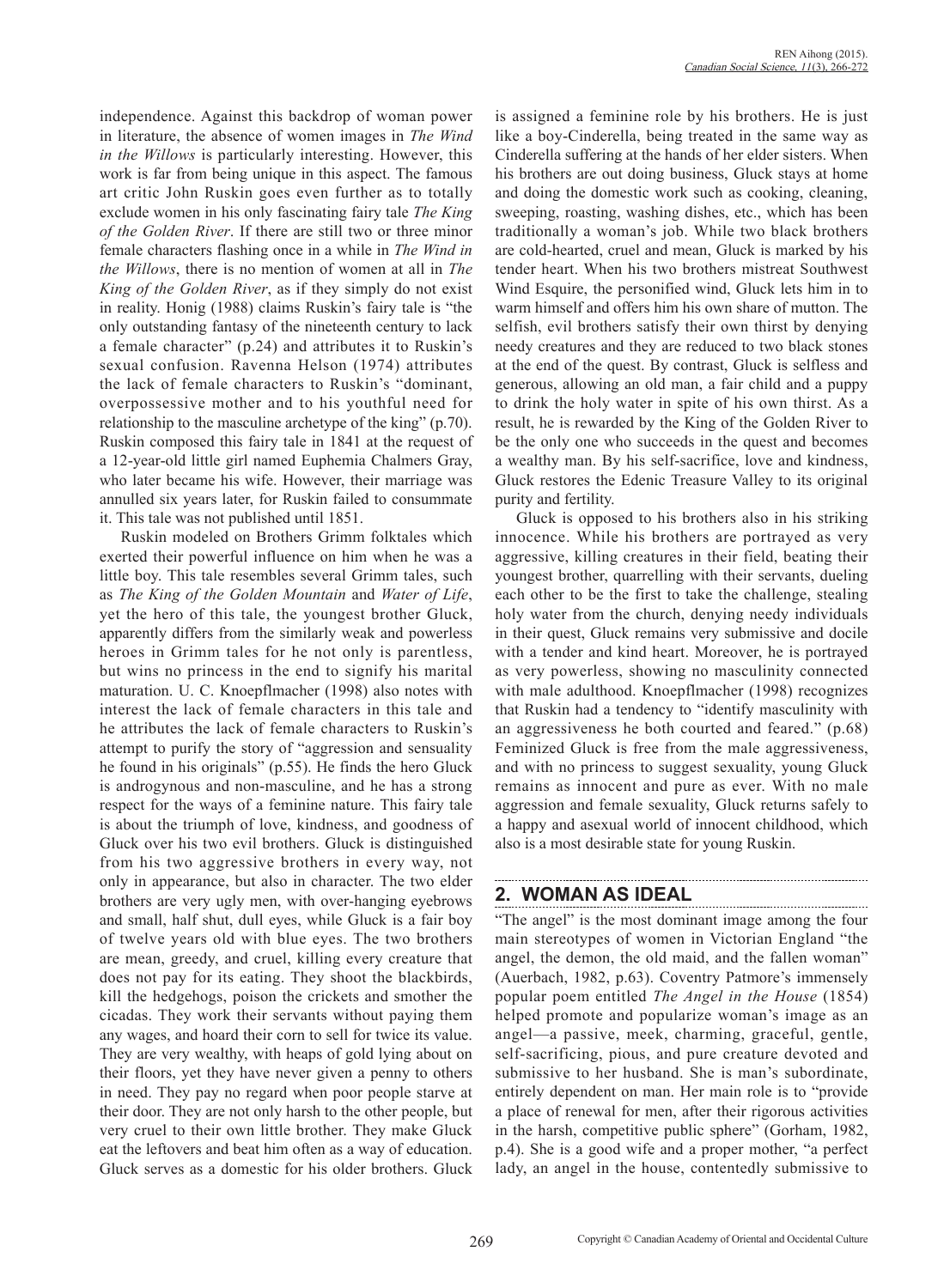men, but strong in her inner purity and religiosity, queen in her own realm of the House" (Showalter, 1977, p.14). Among the roles of a woman, being a mother no doubt is the most important. Mothers are very often absent or distant in children's fantasy and fairy tale, as is shown in many works by many authors such as John Ruskin, Kenneth Grahame, Charles Kingsley and Lewis Carroll. The reasons are various, but the most apparent one is that only in the absence of a perfect watchful mother can it be possible for the children to be on their own to explore the world and find themselves. Only in this way, can the child find a way to be independent, develop himself and finally become mature. Although children remain the focus of Children's fantasy, there are still some portrayals of ideal mothers, as reflected in George Macdonald's fantasies: *At the Back of the North Wind* (1871), *The Princess and the Goblin* (1872) and its sequel *The Princess and Curdie*  (1883).

In *At the Back of the North Wind*, the young hero Diamond's mother is a devoted mother. The family is very poor, but Diamond's mother is never complaining or neglecting her duty as a wife and mother. She is very kind and loyal, having a strong faith in her husband. When their master Mr. Coleman goes bankrupt, their family suffers a lot. Diamond's father loses his job as a groom, but his wife still has a strong faith in him, regarding her husband as the best man in the world. She is quiet and soothing when her husband is down and depressed. She is also a devoted mother and sharply differs from the other poor women like their neighbors who abandon themselves in drinking to forget their troubles. When Diamond is sick, his mother gets up several times to check on him during the night. She is even brave enough to take him down from the horse he has climbed onto in his sleepwalk in spite of her fear of horses. Indeed, she is willing to sacrifice her life for the sake of her children. She forms a strong bond with her son, and Diamond shoulders the responsibility as a bread-winner to please her and returns from the back of the north wind because he can not bear the thought of making his mother sorrowful by leaving her. Diamond's mother is also considerate to the welfare of others, taking the orphaned girl Nanny home to take care of her in spite of her husband's objections.

Mrs. Peterson is another idealized mother in both At the *Back of the North Wind* (1871) and *The Princess and the Goblin* (1872). She is the young miner Curdie's mother. Like Diamond's mother, she is also a hardworking, devoted wife and mother of the low-class. She is clever hands, in making their house like a heaven for her husband and son, but not clever in her words. As a matter of fact, she does not talk much. However, she can be trusted with secrets, and Curdie is ever open to his mother about whatever is on his mind. More importantly, Mrs. Peterson is a childlike lady who has the heart to believe in magic that is denied by rational men including Curdie. After Curdie is rescued by the Princess Irene, he refuses to believe in what she says about her old grandmother and her magic thread, taking it to be her false fancy. When he is brought to the old princess's attic room, he can see nothing but an empty room and feels much hurt by the princess making a game of him. When he confides in his mother his frustrated thoughts, Mrs. Peterson consoles him and tells him her own magic personal experience. She tries to make her son believe that there are things in the world that defy rational explanation, since "some people can see things other people can't see" (Macdonald, 1967, p.149). A believing mind is what makes Mrs. Peterson distinguished from other adults. In this way, she remains as innocent and pure as a child, which elevates her to an ideal woman and mother. And for her peculiar innocence, she wins the trust of the old Princess, who entrusts the young Princess Irene to her care when danger arises. By her selfless devotion, she also wins love from her only child. Curdie is willing to work overnight in the mine by himself just to buy a warm red petticoat for his dear mother. Curdie loves her so much that when the king wishes him to enter his bodyguard, he declines the offer and the prospect of a promising future, for he thinks he "can't get on very well" (Macdonald, 1967, p.190) with his mother. She listens with great delight when the Princess narrates Curdie's heroic deeds to the king, for her son's deeds are pleasant to her ears and makes her very proud. As Diamond's mother kindly treats the orphaned girl Nanny as her own daughter, Mrs. Peterson also acts as the kind surrogate mother for Princess Irene, who praises her in front of the king to be "such a nice mother, and has been so kind to me" (Ibid., p.184).

The idealized mothers seem rather boring and dull, for they are too good to be true. Behind this perfect image of a woman like an angel is man's desire to dominate and control the other. As Diamond's mother and Curdie's mother are all created by George Macdonald, it is worth asking why he has portrayed mothers as tender and loving as angels. In fact, Macdonald not only portrays good mothers, but tender grandmothers also haunt his stories. The fact that he lost his own mother at the age of eight might account for this strong yearning for motherly love in his works. The loss of his mother at an early age affected him so deeply that he might try to recapture his memory of her in these portraits of mother figures, holding an image which lingers in memory and exists only in imagination.

### **3. WOMAN AS POWERFUL**

Writers of Victorian children's fantasy also portray many powerful women figures who are in sharp contrast to the idealized, obedient, angel-like women. By means of the fantastic mode, the fantasy writers are not so constrained by social reality and they enjoy great freedom to project their own conceptions of what females should be like. As Knoepflmacher (1983) points out, fantasy allows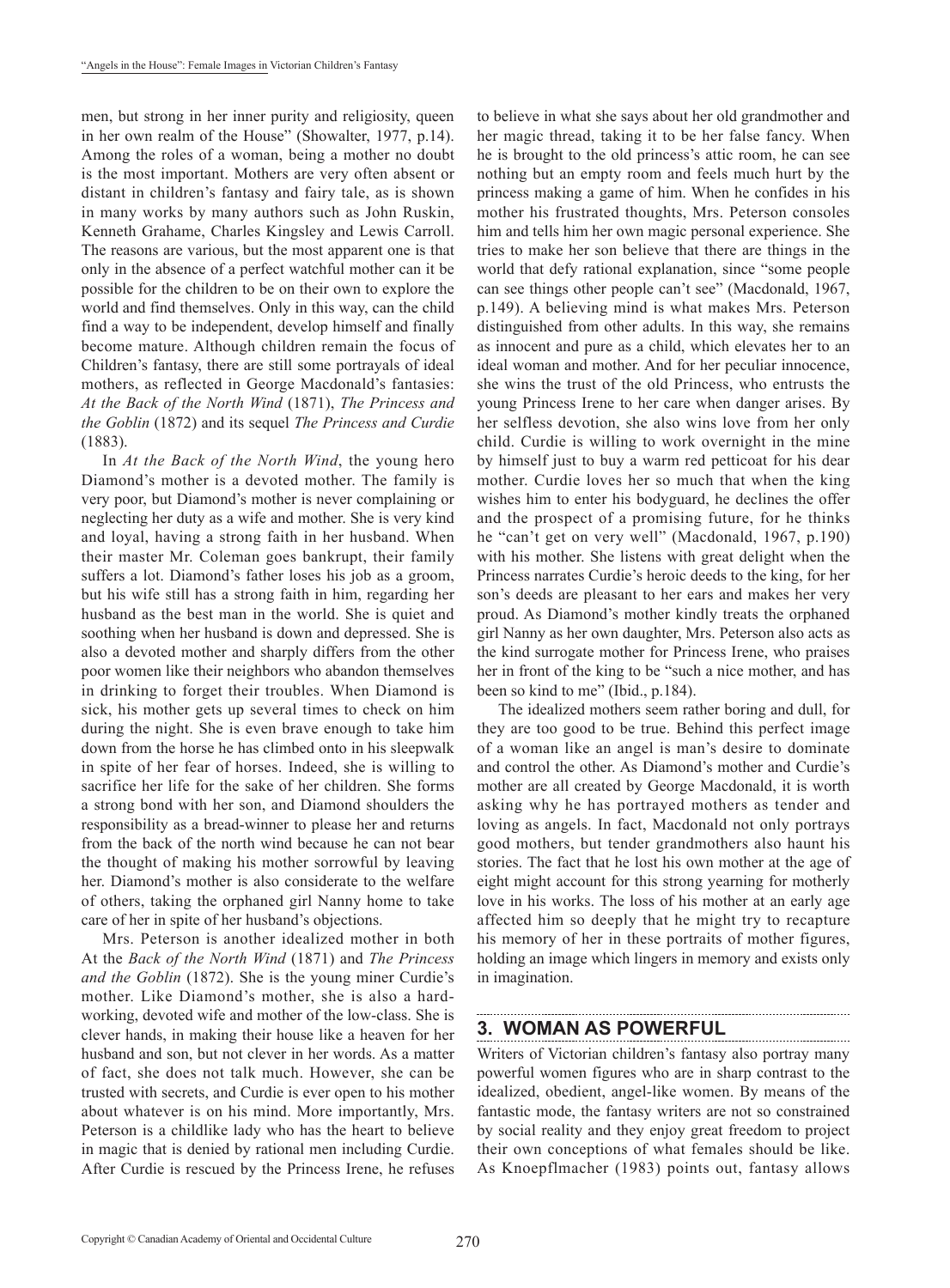writers to "portray little girls who were allowed to express hostility without the curbs on female rebelliousness that had been placed earlier in children's literature" (p.14). Honig also asserts that the image of the True Woman the submissive and domesticated female — is scarcely to be found in the children's fantasy, and instead she finds a subversive element in the fantasy, "a quiet rebellion" (Honig, 1988, p.8). Some even display a rebelliousness and aggressiveness which can be rarely found in the adult literature. This is especially true of those writers who identify and sympathize with women. Take Lewis Carroll as an example. Surrounded by seven sisters since childhood, Carroll is likely to develop a female consciousness. When we take into consideration the fact that women played very important roles in his life, it is not difficult to understand why he identified with feminine sensibility and showed a special concern for children, especially little girls. The seven-year-old little girl Alice and the female characters in the two most popular fantasy novels by Carroll exhibit great power. The gender roles are reversed, and gender differences become blurred. While female characters enjoy great power, independence and freedom, the traditionally powerful men become weak and incompetent. The red king in wonderland is childish and useless; the kings in the looking-glass world are equally impotent. By contrast, women are given more ability to act, to decide and to transcend their traditional roles.

In both *Alice's Adventures in Wonderland* and *Through the Looking-Glass*, Alice is a little girl with great physical power. She does not show features of an ideal Victorian girl like "modesty and obedience" (Honig, 1998, p.84). She is curious and adventurous, and sometimes even aggressive like a male hero, the very opposite of the ideal girl. In her first adventure, Alice follows a talking White Rabbit, down a well, through a pool of tears, and into a garden where she encounters a Mad Hatter's tea party, a game of croquet played with living things, and a trial of the Knave of Hearts. Alice encounters many adults ranging from the neurotic White Rabbit, the self-important Caterpillar, to the officious Duchess and crazy Queen of Hearts. These absurd creatures all attempt to order Alice about, but Alice manages to insist on her independence and refuses to be dominated by them. Throughout the adventure, she is puzzled about her identity, frustrated and helpless, and yet she manages to remain in control of her body and situation and finally returns back to the reality in triumph. She proves herself to be a little girl of great courage, wit, assertion and strong-will. The fact that Alice leaves the comfort zone to begin her journey is in itself beyond gender norms. In the underground and lookingglass world, Alice is always on her own to explore. She is adventurous, and surely she lacks one important quality shared by heroines in Victorian children's novels cautiousness. In the first place, the whole adventures begin with her willful and reckless behavior. When she is sitting at the bank with her sister, the sight of a talking white rabbit running by catches her attention, and she immediately follows it, "never once considering how in the world she was to get out again" (Carroll, 1993, P.18). After she opens the little door behind a low curtain and sees a most lovely garden, she desires to "wander about among those beds of bright flowers and those cool fountains" (Carroll, 1993, p.18), forgetting the existence of the peculiar rabbit and the original purpose of her journey.

Alice goes through a series of bodily changes in Wonderland by drinking or eating things, ignoring the potential danger and against the instructions of the books she has read. When the Caterpillar asks her what size she wants, Alice asserts that she is not particular to size, as long as it does not change very often. However, she shows a strong tendency to be larger, for a large body symbolizes more power. After she drinks a potion in White Rabbit's house, she gets very huge. Stuck in the little house and unable to move, she has to lie down to make herself comfortable. In spite of the inconvenience, she enjoys being tall and big, for it gives her power to fight. When the Rabbit comes near the window, Alice stretches her hand out of the window to prevent it from entering. When the Rabbit sends his servant Bill to go down the chimney, Alice kicks him up the chimney like a sky-rocket. When the Rabbit suggests burning down the house, Alice poses a threat: "If you do, I'll set Dinah at you." (Carroll, 1993, p.45) When they attack her with little pebbles, Alice shouts at them loudly to make them stop. Here Alice becomes the powerful one to resolve conflicts with the others. Her physical growth "is apparently symbolic of her personality growth, her growth in confidence, assertiveness, and courage" (Honig, 1998, p.84). With the help of the mushroom, the empowered Alice can boldly challenge the adult values. In her encounter with the Caterpillar, she takes leave after finding the creature unpleasant; in the Duchess's kitchen, she tries to stop the Duchess from abusing the baby and then nurses it after it is abandoned; in the mad-tea party, she sits at the tea table in spite of the claim of "No room" (Carroll, 1993, p.70) and protests angrily when the creatures make rude remarks; in the Queen's garden, Alice refuses to answer the Queen's demands and protects the gardeners from being beheaded; in the croquet ground, even the domineering Queen herself asks Alice for her advice about beheading the Cheshire Cat who has no body but a head; in the trial scene, Alice takes away the pencil from a juryman for the squeaking noise and upsets the whole jury by tipping over the jury-box. With the growth of her body, Alice is getting more confident and takes a more masterful control of her situations. She interrupts the King, defies the Queen, and rises to the protection of the accused Knave. She declares angrily to the Queen that they are nothing but a pack of cards, and when the cards come flying at her, Alice "gave a little scream, half of